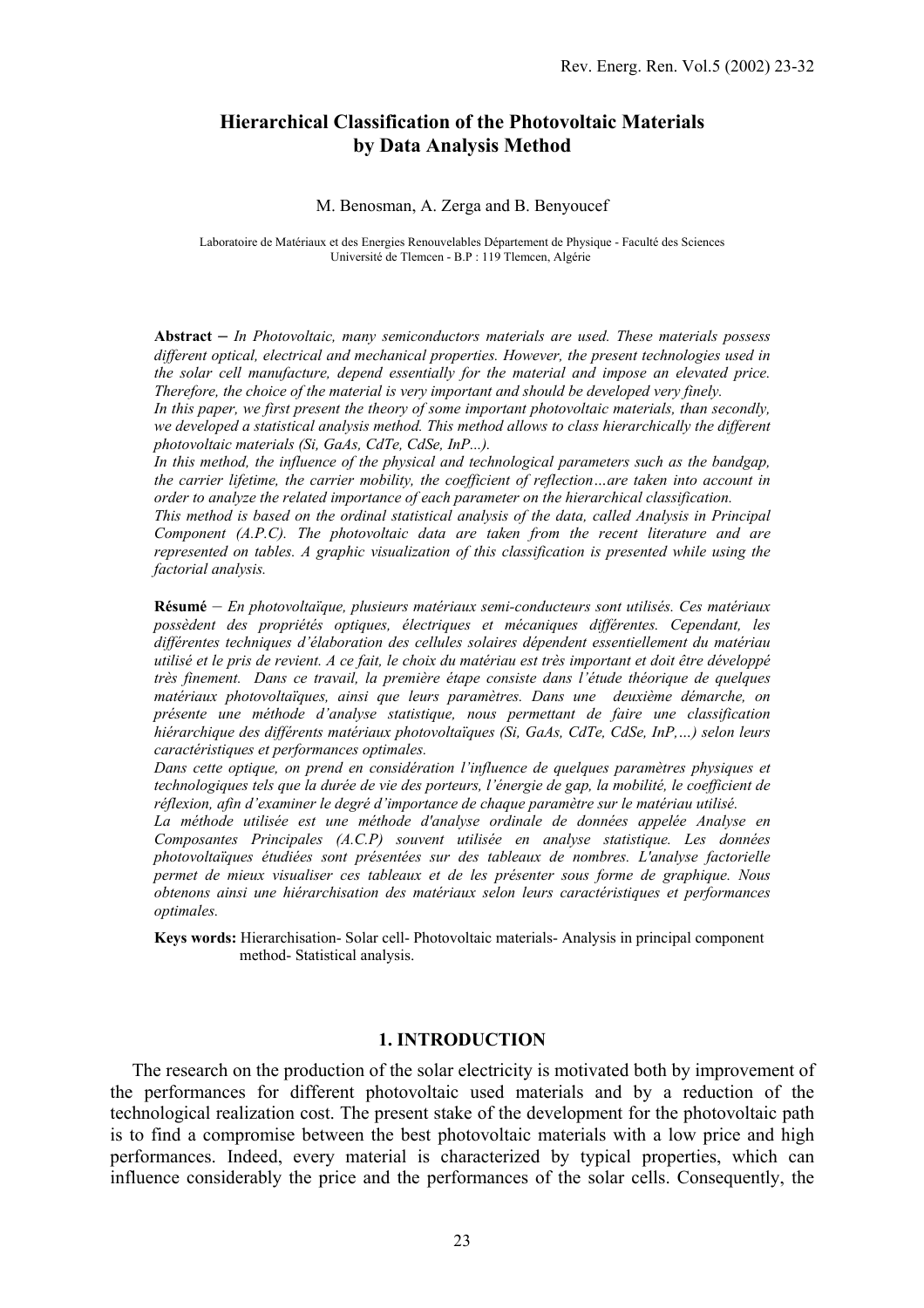classical method for the choice of optimal photovoltaic material is difficult. This can justify the interest to use the mathematical statistics method for a hierarchically classification of all photovoltaic materials.

The classical methods are based on linear models and can not provide an explicit diagram of all situations and their evolution, nevertheless another method should looked for. In the past, the statistical methods were intended to validate or estimate the numeric parameter values fixing the random variable distribution. These variables are governed by the natural phenomena with very complex mechanisms. Actually, we can investigate in recent methods where the part for the observation and the collection of data is very important.

In this study, we regroup all essential parameters of the photovoltaic materials, which influence the solar cell performance. The method "Analyses in Principal Components" is one method of the statistical analysis, which allows us to visualize the table of data and to present them in diagram. This method is based on the notion of the distance. Once these distances are calculated, we dispose the individuals (materials) on a diagram, in the same manner as the characters (photovoltaic data). This results in a classification of the different photovoltaic materials according to their characteristics and performances.

#### **2. THEORY**

In this work, we have developed numerical program, which allows us to represent the photovoltaic data in tables of numbers and in diagram. The algorithm of this program is based on the A.P.C. Method. However, we present many parameters influencing the solar cells performances.

### **2.1. Carrier mobility**

It is defined by the following equation [1]:

$$
\mu = V/E \tag{1}
$$

V is the velocity of the carrier of charges and E is the electric field.

**Table 1:** Electron Mobility (cm²/V.sec) at 300K as a function of impurity concentration.

|                                    | Photovoltaic materials |      |      |      |      |  |
|------------------------------------|------------------------|------|------|------|------|--|
| Impurity concentration $(cm^{-3})$ | Ge                     | Si   | GaAs | CdTe | CdSe |  |
| $10^{14}$                          | 4600                   | 1900 | 7000 | 1000 | 620  |  |
| $10^{16}$                          | 3700                   | 1200 | 6000 | 900  | 580  |  |
| $10^{18}$                          | 2000                   | 320  | 3000 | 800  | 500  |  |

The temperature dependence of mobility as produced by impurity scattering is:

$$
\mu \approx (m^*)^{-1/2} T^{3/2} / N_I
$$
 (2)

m is the mass of the electron or the hole, T is the temperature and  $N_I$  is the ionized impurity density. We calculate the carrier mobility according to the concentration of impurities for different photovoltaic materials. We get the following results, which are presented in Table 1 and in Table 2.

### **2.2. Carrier lifetime**

It is defined by the following equation [2]: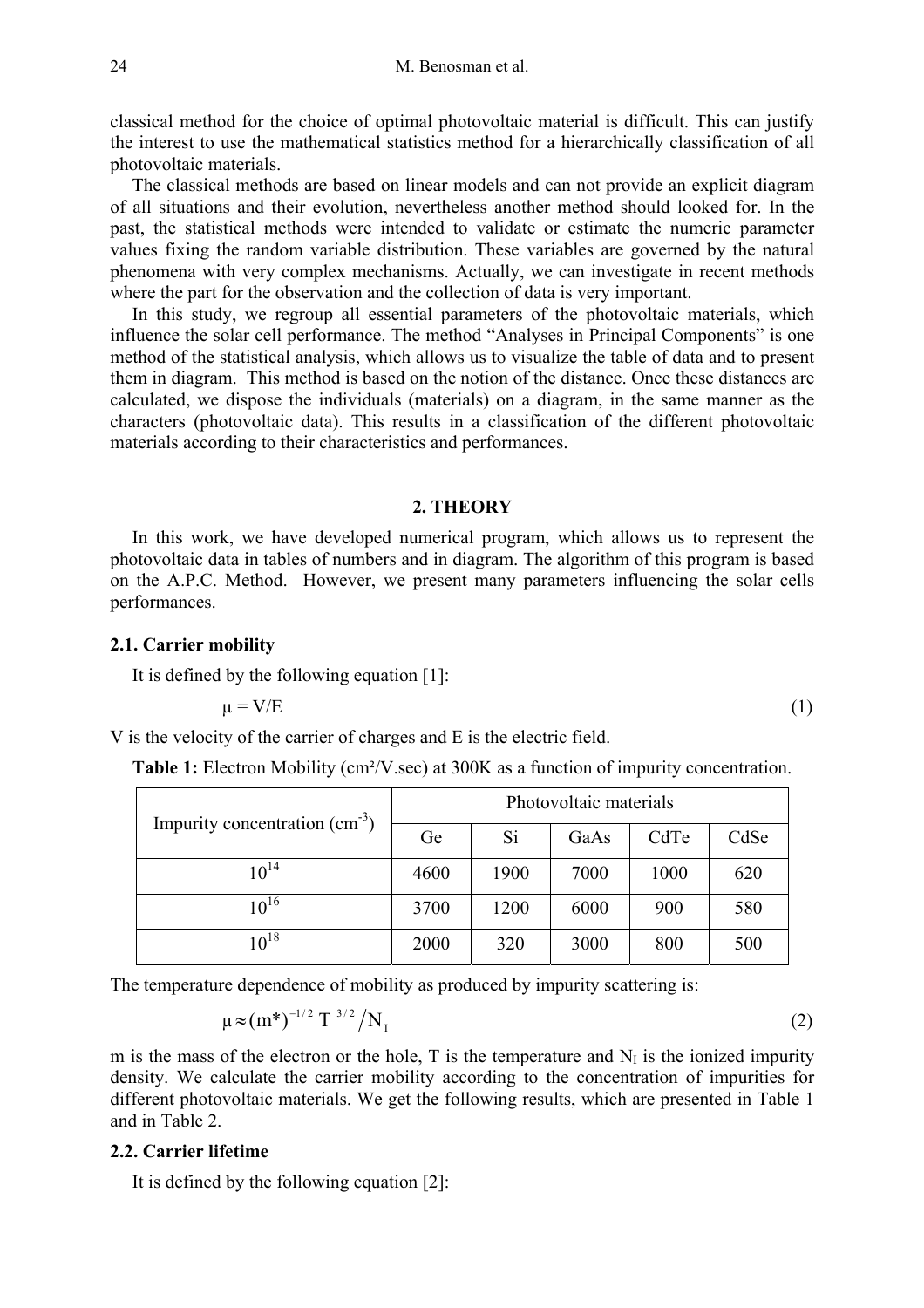$$
\tau_p = \frac{1}{\sigma_p V_{th} N_r} \left[ \left( 1 + \frac{N_c}{n_0} \right) \exp\left[ -(E_c - E_r) / KT \right] + \left( \frac{\sigma_p}{\sigma_n} \right) \left( \frac{N_v}{n_0} \right) \exp\left[ -(E_r - E_v) / KT \right] \right]^{-1}
$$
(3)

**Table 2:** holes Mobility (cm<sup>2</sup>/V.sec) at 300K as a function of impurity concentration.

| Impurity concentration $(cm^{-3})$ | Semiconductors |     |      |      |  |  |
|------------------------------------|----------------|-----|------|------|--|--|
|                                    | Ge             | Si  | GaAs | CdTe |  |  |
| $10^{14}$                          | 1900           | 600 | 400  | 100  |  |  |
| $10^{16}$                          | 1300           | 460 | 320  | 80   |  |  |
| $10^{18}$                          | 360            | 200 | 160  | 60   |  |  |

where  $n_{n0}$  is the free electron concentration in the n type of the semiconductor;  $V_{th}$  is the thermal velocity;  $E_c$  and  $E_v$  are respectively, the energy of the conduction and valence bands, σn and σp are the capture cross-section for electron and hole. Similar expressions can be obtained for the electron lifetime in the p type material semiconductor.

Then, the minority carrier lifetime becomes:

$$
\begin{cases}\n\tau_p = \frac{1}{\sigma_p V_{th} N_r} \\
\tau_n = \frac{1}{\sigma_n V_{th} N_r}\n\end{cases}
$$
\n(4)

Table 3 resumes the lifetime of electrons and holes for the studied semiconductors.

| Semiconductors | Electrons Life time | Holes Life time |
|----------------|---------------------|-----------------|
| Ge             | $0,510^{-4}$        | $0,510^{-4}$    |
| Si             | $0,8~10^{-4}$       | $0,810^{-4}$    |
| Inp            | $4.10^{-8}$         | $410^{-8}$      |
| GaAs           | $410^{-8}$          | $4.10^{-8}$     |
| CdTe           | $1,610^{-7}$        | $1,610^{-7}$    |
| AlSb           | $910^{-8}$          | $910^{-8}$      |
| CdSe           | $1,610^{-8}$        | $1,610^{-8}$    |
| Gap            | $4.10^{-8}$         | $410^{-8}$      |

| Table 3: Minority carrier lifetime (sec) in solar cells at low carrier concentration levels. |  |  |
|----------------------------------------------------------------------------------------------|--|--|
|----------------------------------------------------------------------------------------------|--|--|

#### **2.3. Reflection**

The fraction of light reflected on the surface of the material upon which the light is normally incident, is given by: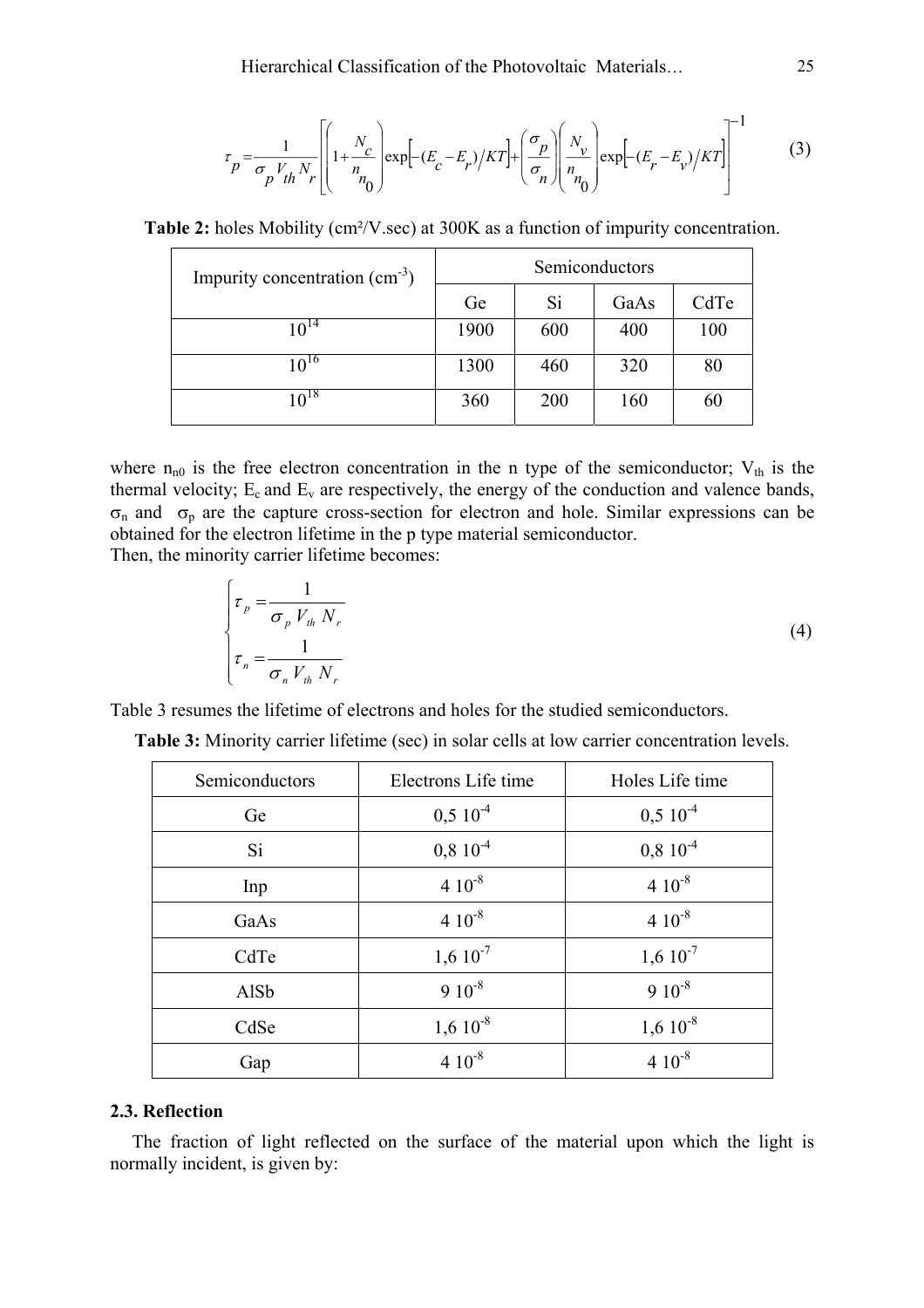$$
R = \frac{(n_2 - n_1)^2 + k_2^2}{(n_2 + n_1)^2 + k_2^2}
$$
 (5)

where  $(n_1, n_2)$  are the real index of refraction and  $(k_1, k_2)$  are respectively the extinction coefficient for air and photovoltaic material. The values of the reflection coefficients for the photovoltaic materials used in this work are given in Table 4.

Materials Ge Si InP GaAs CdTe AlSb CdSe Gap R 0,36 0,30 0,262 0,286 0,207 0,272 0,184 0,294

**Table 4:** Reflection coefficient of some photovoltaic materials [3].

#### **2.4. Performances**

In order to establish the hierarchical classification, it is necessary to calculate the optimal performances for different photovoltaic materials. The short circuit current, the open circuit voltage, the fill factor and the efficiency, conventionally define these performances. The results we obtain by theoretical calculus are presented on the Table 5.

| Semiconductors                 | Ge   | Si[4] | Inp $[5]$ | GaAs | CdTe[6] |      | Gap  |
|--------------------------------|------|-------|-----------|------|---------|------|------|
| $I_{CC}$ (mA/cm <sup>2</sup> ) | 16   | 40,7  | 24,8      | 29,7 | 25      | 84   | 29   |
| $V_{C0} (V)$                   | 0,18 | 0,69  | 0,86      | 0,88 | 0,84    | 0,35 | 1,39 |
| $FF(\%)$                       | 57   | 95    | 83        | 82   | 74      | 73   | 86   |
| $\eta$ <sup>(%)</sup>          | 10   | 22    | 17,9      | 24   | 15,8    | 16   | 17,4 |

**Table 5:** Representation of studied material performances.

However for the purpose of this study using Analysis in Principal Components Method, it is required to regroup all parameters influencing solar cells. These are resumed in Table 6.

### **3. DESCRIPTION OF THE APC METHOD**

The APC method consists in establishing a hierarchical classification for different materials relatively to their characteristics and their optimal performances (Table 6). This method is based on a measure of a distance d between two elements i and i′ of our data resumed in table T, where d is expressed by:

$$
d^{2}(i,i') = \sum_{1 \leq j \leq m} (X_{ij} - X_{ij})^{2}
$$
 (6)

In the data given in Table T, the lines are indexed by i and the columns by V. The size of this table is (n,m) for respectively lines and columns. The magnitudes Xij represent the measure of the  $i<sup>th</sup>$  variable of V on the  $i<sup>th</sup>$  element of I.

In the A.P.C. method, the contribution of a variable to a distance d depends on the dispersion for its values. This dispersion is bound to the nature of the variable. In our numerical code, we calculate these distances for all couples of the population. Then, we represent the individuals (materials) and the characters (parameters) on a diagram, in order to respect these distances. However, we can obtain any scheme, which suitably represent the calculated distances. This provides any curve defined only by individuals of the population and their distances. In summary, we calculate the eigen values and the eigen vectors of any matrix.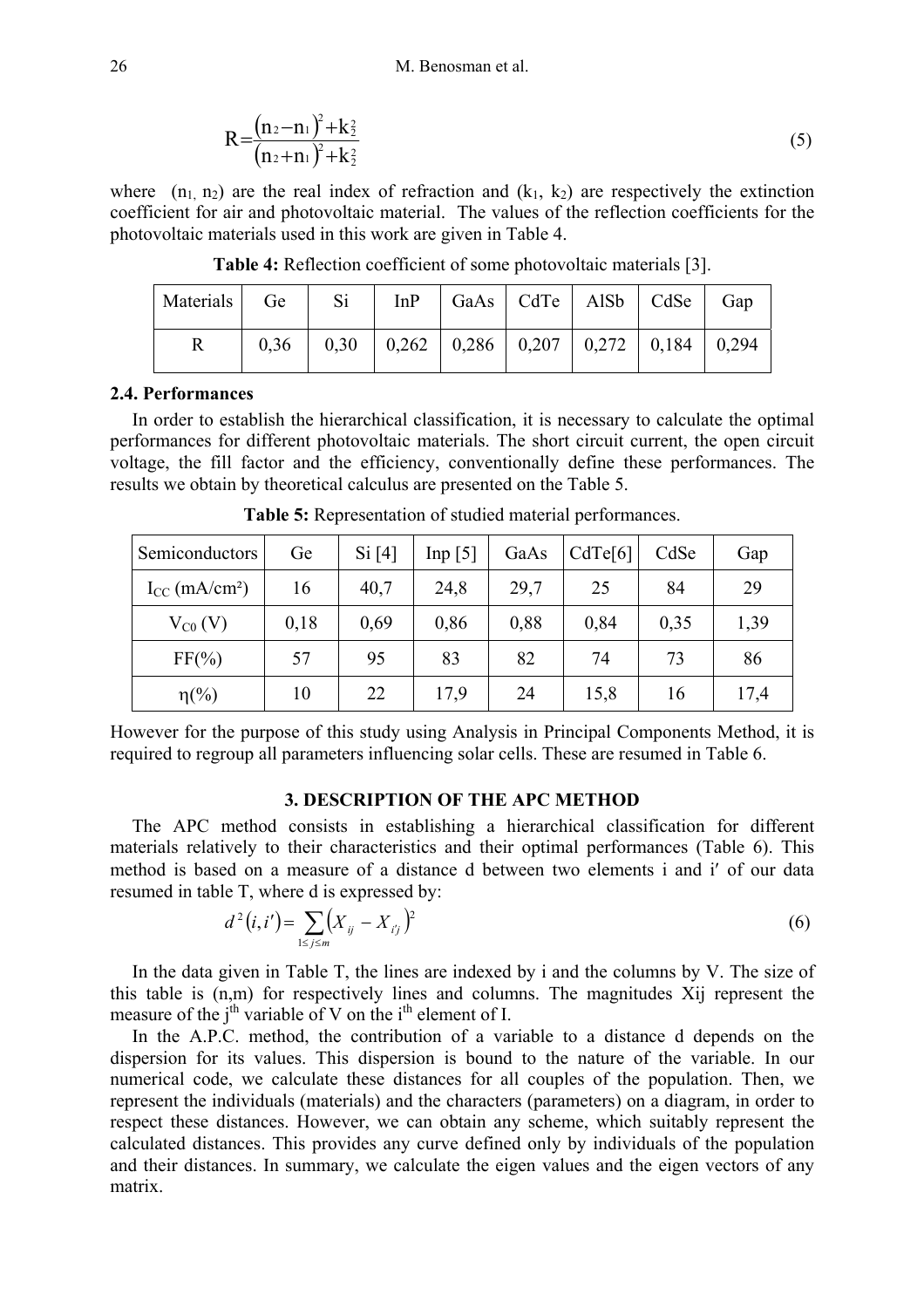| Photovoltaic materials                                                                                 | Ge                  | Si                  | InP            | GaAs           | CdTe                | CdSe           | GaP             |
|--------------------------------------------------------------------------------------------------------|---------------------|---------------------|----------------|----------------|---------------------|----------------|-----------------|
| $V_1$ : Gap energy (e.V)                                                                               | 0.67                | 1.106               | 1.29           | 1.39           | 1.45                | 1.74           | 2.24            |
| Density of mass<br>$V_2$ : Band of conduction<br>$V_3$ : Band of valence                               | 0.55<br>0.31        | 1.08<br>0.56        | 0.07<br>0.4    | 0.072<br>0.5   | 0.11<br>0.35        | 0.13<br>0.4    | 0.13<br>0.8     |
| Density of state x $10^{19}$ cm <sup>-3</sup><br>$V_4$ : Band of conduction<br>$V_5$ : Band of valence | 1.03<br>0.43        | 2.82<br>1.04        | 0.465<br>0.636 | 0.465<br>0.888 | 0.0917<br>0.520     | 0.118<br>0.636 | 0.118<br>1.80   |
| $V_6$ : Intrinsic concentration                                                                        | 2.4 $10^{13}$       | $1.4510^{10}$       | $2.6310^{7}$   | 4.5 $10^6$     | $1.52~10^{6}$       | $7.0710^3$     | 0.764           |
| $V_7$ : Electron mobility (cm <sup>2</sup> /V.s)-<br>$N_D = 10^{14}/cm^3$                              | 3950                | 1500                | 4000           | 8500           | 1000                | 600            | 120             |
| $V_8$ : Hole mobility (cm <sup>2</sup> /V.s)-<br>$N_A = 10^{14}/cm^3$                                  | 1900                | 600                 | 650            | 400            | 100                 | $\frac{1}{2}$  | 100             |
| $V_9$ : Electron diffusion<br>coefficient $\text{cm}^2\text{/s}$ )                                     | 102.2               | 38.81               | 103.5          | 219.94         | 25.87               | 15.25          | 3.10            |
| $V_{10}$ : Hole diffusion coefficient<br>$\text{(cm}^2\text{/s)}$                                      | 49.16               | 15.52               | 16.81          | 10.35          | 2.58                |                | 2.58            |
| $V_{11}$ : Reflection coefficient                                                                      | 0.36                | 0.30                | 0.262          | 0.286          | 0.207               | 0.184          | 0.294           |
| $V_{12}$ : Electron life time (s)                                                                      | $5 \; 10^{-5}$      | $8\;10^{-5}$        | $4.10^{-8}$    | $4.10^{-8}$    | $16 \times 10^{-8}$ | $16 10^{-9}$   | $4.10^{-8}$     |
| $V_{13}$ : Hole life time (s)                                                                          | $5\,10^{-5}$        | $8\;10^{-5}$        | $4.10^{-8}$    | $410^{-8}$     | $16 \; 10^{-8}$     | $16 10^{-9}$   | $410^{-9}$      |
| $V_{14}$ : Electron length diffusion<br>(cm)                                                           | $32 \times 10^{-4}$ | $34 \times 10^{-4}$ | $10.110^{-4}$  | $14.810^{-4}$  | 50.8 $10^{-5}$      | 39.4 $10^{-5}$ | $15.8\;10^{-6}$ |
| $V_{15}$ : Hole length diffusion (cm)                                                                  | $22 \times 10^{-4}$ | $2110^{-4}$         | 41 $10^{-5}$   | $32.110^{-5}$  | $16 \; 10^{-5}$     |                | $16 \, 10^{-6}$ |
| $V_{16}$ : Current of short-circuit<br>(mA/cm <sup>2</sup> )                                           | 16                  | 40.7                | 24.8           | 29.7           | 25                  | 84             | 29              |
| $V_{17}$ : Tension of open circuit (V)                                                                 | 0.18                | 0.69                | 0.86           | 0.88           | 0.84                | 0.35           | 1.39            |
| $V_{18}$ : Fill factor                                                                                 | 0.57                | 0.95                | 0.83           | 0.82           | 0.74                | 0.73           | 0.86            |
| $V_{19}$ : Efficiency                                                                                  | 0.10                | 0.22                | 0.179          | 0.24           | 0.158               | 0.16           | 0.17            |

**Table 6:** Representation of all influencing parameters at 300K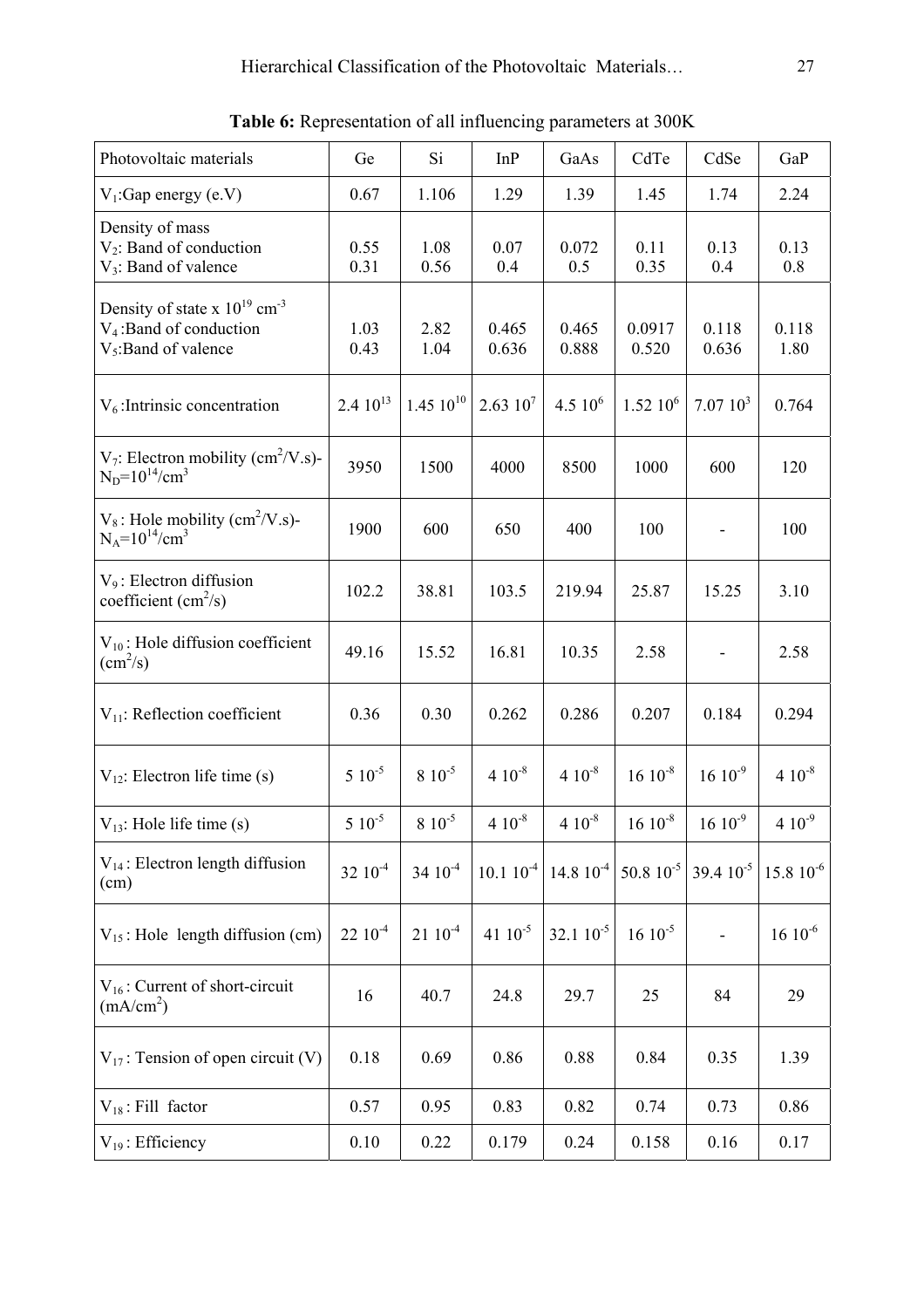This matrix is associated to the calculated distances between the individuals of the population. The plane is determined by the two eigen vectors corresponding to the two greater eigen values and provides the scheme which check the best calculated distances [7,8].

In general, it is impossible to plot a diagram, which appropriately checks the calculated distances, for example, the problem in representing a pyramid on a plane surface. However, we can found a diagram, which follows the best-calculated distance, and distort less possible, the figure defined by the individuals of the population and their distances [9].

In addition, this figure is not realizable only in the space with more than three dimensions, where it is impossible to represent it physically. Therefore, it is necessary to have a simplified scheme. This method allows us to visualize the table of data and to present them on diagrams. Indeed, the two individuals with the same " profile " across the variables of description found at the same point on the diagram. The set of all these points representing these individuals or characters form " clusters ". This cluster is particularly shaped. The calculations define the axes of " larger elongation " on which will be carried out the projection. This calculation will provide the cluster with the best plane representation. It is this projection which we have analyzed.

However, it is necessary to note that, the two axes represented on the diagram do not respectively correspond to the characters and the individuals. Those axes are the result of complex calculation and must be globally interpreted. It necessary to note that this method requires the calculation of the correlation coefficient  $\rho$  [10] between two vectors. The coefficient is a quantified evaluation of the importance that each parameter has on the used material. The correlation coefficient is given by the following equation:

$$
\rho = \frac{\text{cov}(x, y)}{\sigma_x \sigma_y} \tag{7}
$$

where  $\sigma_x$ ,  $\sigma_y$  are type distance of the vectors x and y respectively and cov(x, y) is the covariance between vectors x and y respectively.

### **4. RESULTS AND DISCUSSION**

First, we present some graphical representations on individuals and characters. These graphical representations allow us to visualize the data given in the previous table T. We get the following results:

For the variation of the electron mobility according to the concentration of the impurities (Table 1), the representation of characters is presented in Figure 1.



Fig. 1: Variation of the electron mobility according to the impurity concentration. Presentation of the characters in the principal plan.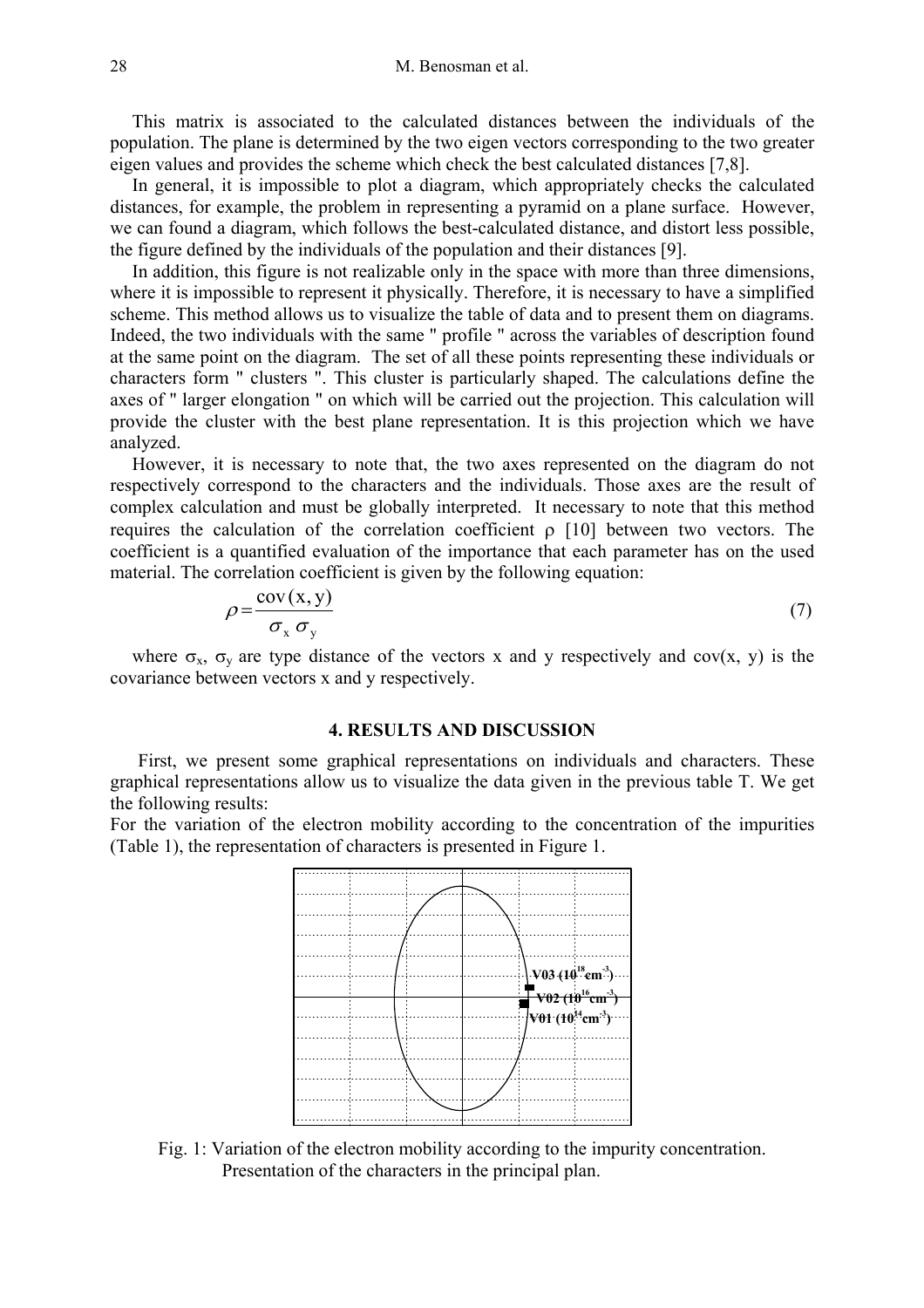In this figure, we note that the two vectors  $V_{01}$  and  $V_{02}$  respectively corresponding to the impurity concentrations  $10^{16}$  cm<sup>-3</sup> and  $10^{18}$  cm<sup>-3</sup>, have a correlation coefficient of  $\rho$ =0,995848. This shows that they are presented on the same point where the importance of the variation of the mobility in this range of impurity concentration.

For the same case, the representation of individuals (materials) is presented on Figure 2.



Fig. 2: Variation of the electron mobility Vs the impurity concentration Presentation of the individuals(materials) in the principal plan.

Figure 2 shows that the three materials Si, GaAs and CdTe are independent of the other points and are regrouped on the diagram. This explains that these three materials have a strong presence on the diagram. Therefore, for this variation of electron mobility according to the impurity concentration, the three cited materials are better than the two others Ge and CdSe. In the case of hole mobility variation according to the impurity concentration (Table 2), the presentation of characters is shown on figure 03 and the individuals in Figure 4.



Fig. 3: Variation of holes mobility Vs the impurity concentration. Presentation of the characters in the principal plan.

Similarly as the above study, the variation of the hole mobility according to the impurity concentration (Figure 3), the coefficient of correlation between the two vectors  $V_{01}$  and  $V_{02}$ respectively corresponding to concentrations of  $10^{14}$  cm<sup>-3</sup> and  $10^{16}$ cm<sup>-3</sup>, is equal to 0,999211.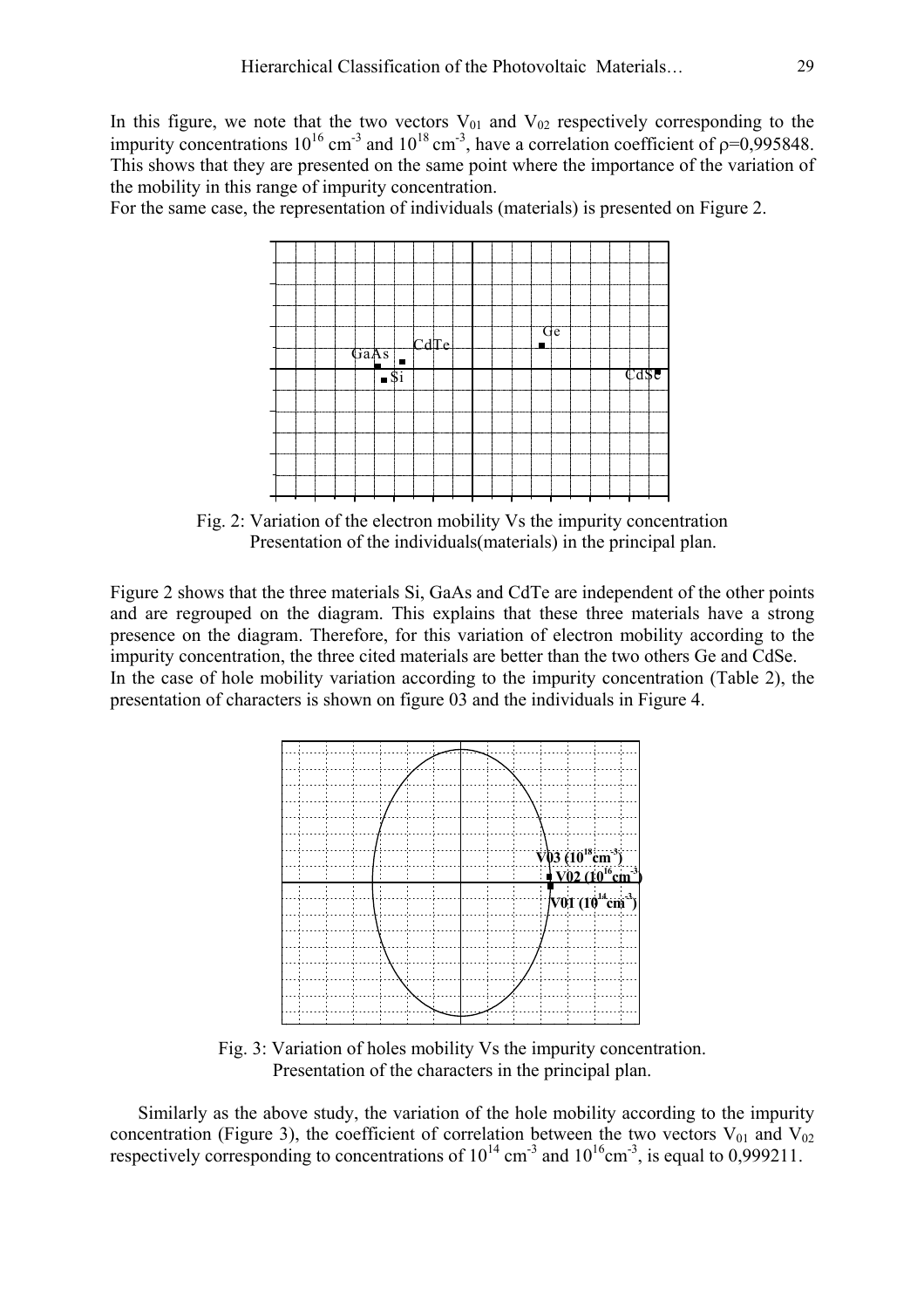

Fig. 4:Variation of holes mobility Vs the impurity concentration. Presentation of the individuals in the principal plan.

This result leads to the same conclusion as given in Figure 1. In the representation of the individuals (materials), we observe the presence of the Si near the critical point, which represent the origin. In a first conclusion, we can consider the Si as the most important photovoltaic material. Therefore we can classify the different materials according to their hole mobility as follows: Si, GaAs, CdTe and Ge. To establish the hierarchical classification, it is necessary to present the parameters and the performances on the same diagram (Table 6). Figures 5 and 6 show the classification of materials according to their performances.



Fig. 5: Representation of the performances on the principal plan

Figure 5 shows the importance of the four performances of the studied photovoltaic materials according to Table 5. We note that the important parameter is the efficiency. This parameter is represented by the vector  $V_{04}$  and plotted on the vertical axis. In the statistical analysis, this case permit us to distinguish between individuals or characters, and gives more information on the individual (studied material).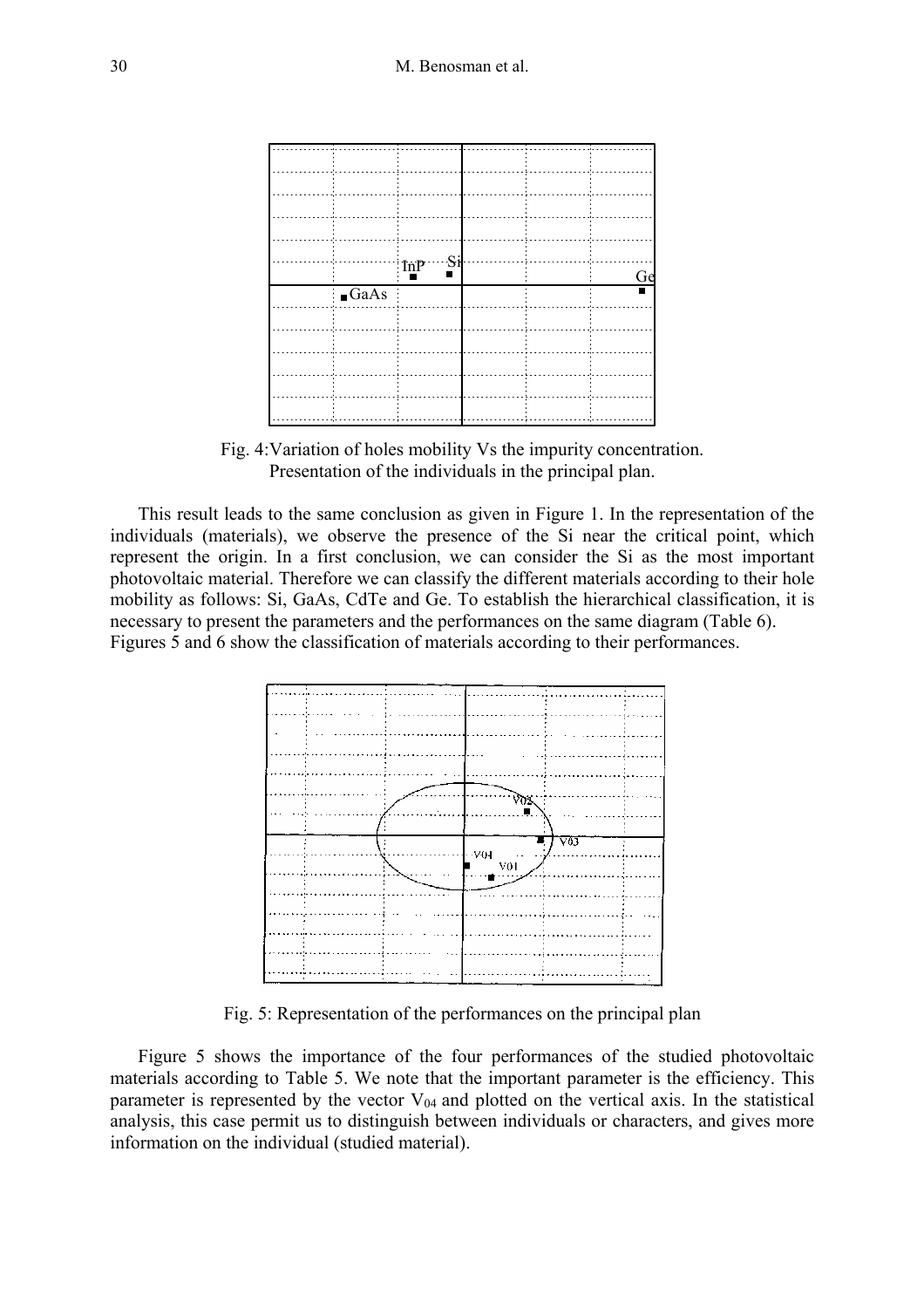

Fig. 6: Representation of individual on the principal plan according to the performance.

Figure 6 show that the Si, InP and GaAs materials, are plotted on the horizontal axis, near to the critical point. They are also better regrouped than the other materials. Their distribution is more uniform. We can therefore deduce that the most interesting material is the silicon. Although, the GaAs has a greater efficiency however it cost is higher.

In the previous calculations, we have established a hierarchical classification of the most advanced photovoltaic materials according to their characteristic and performances (Table 6).



Fig. 7: Representation of the all characters on the principal plan

Figure 7 shows that the vectors  $V_{12}$ ,  $V_{13}$ ,  $V_{14}$ ,  $V_{15}$  are respectively corresponding to the electron lifetime, hole lifetime, the electron diffusion length and the hole diffusion length, are very closely related. We note a predominant performances of the photovoltaic cell represented by vectors  $V_{16}$ ,  $V_{17}$ ,  $V_{18}$  and  $V_{19}$  respectively corresponding to the short circuit, the open circuit voltage, the fill factor and the efficiency that are near of the axis. The correlation coefficient confirm these results since  $p(V_{12}, V_{13}) = 0.582$  and  $p(V_{14}, V_{15}) = 0.973$ .

In the purpose to establish a classification of the individuals, these are plotted in figure 08. In this diagram, the GaAs, InP, CdTe materials have a strong presence compared to Si. These materials possess some very interesting properties such as having a profile or a very important information. Therefore, the statistical analysis allows us to make a obvious classification of the different photovoltaic materials according to their characteristics and properties.

The results we obtained shows the following classification: Si- GaAs- InP- CdTe- GaP-CdSe- Ge. It to noted that in spite that the efficiency of silicon is lower than that of the GaAs,